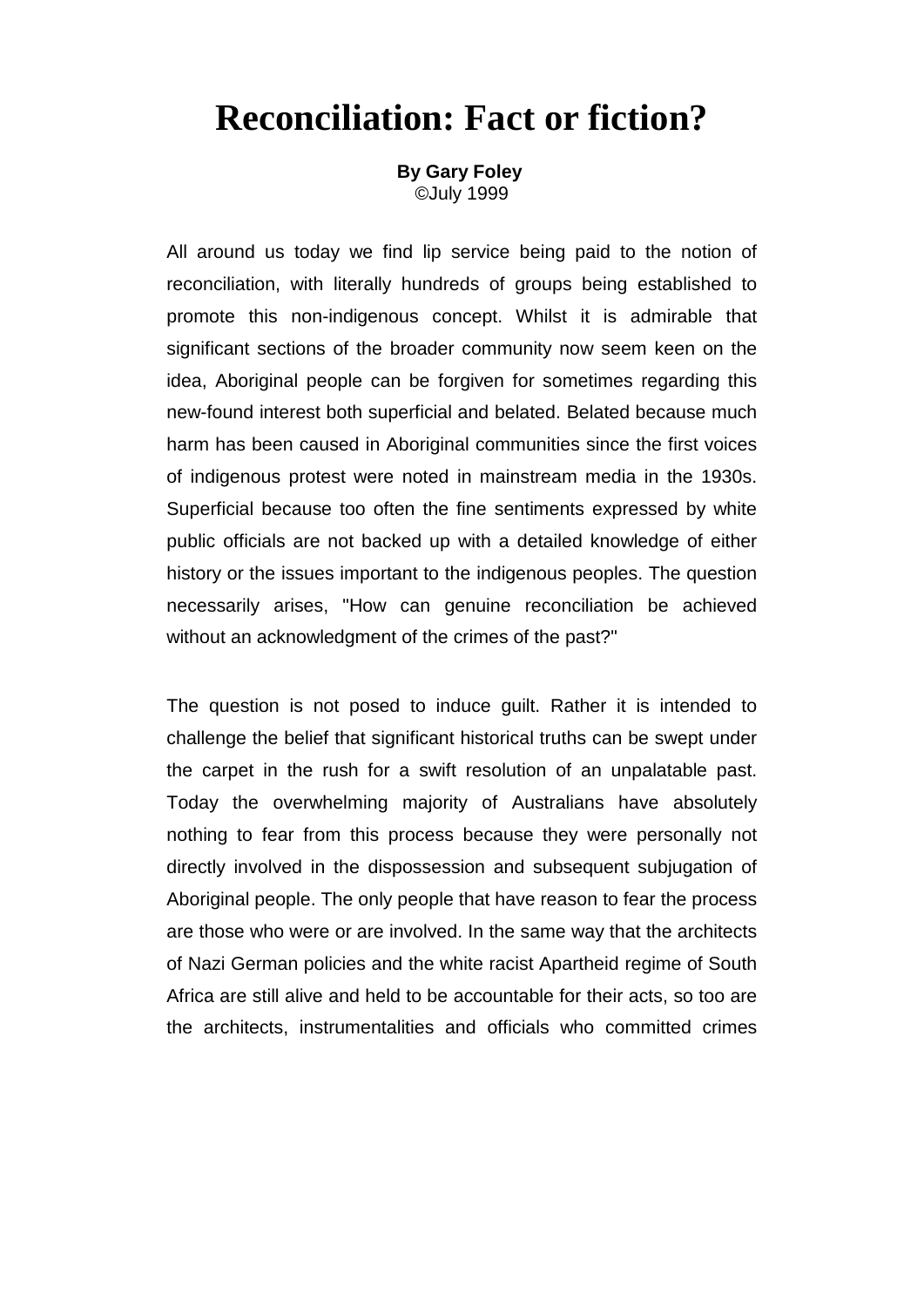against Australian indigenous people still in our midst today. Why are these Australian racists not held accountable in the same way Nazis and Afrikaners are?

When the new Republic of South Africa at the end of apartheid decided it needed to confront the ghosts of the past they opted for the much more meaningful concept of a Truth And Reconciliation Council, rather than a mere Reconciliation council. It was an acknowledgment of the practical reality that you cannot reconcile a brutal history without firstly publicly facing up to the truth of that history and identifying those responsible for the worst abuses and making them accountable for their actions. Only when all society is prepared to accept the truth of their own history, no matter how barbaric, can the wounds of the past begin to heal. Whilst it may be said that the SA Truth & Reconciliation Commission was not a great success, they at least made an attempt to face their history which led to a far more frank understanding and assessment of their past than has yet happened here. In Australia, somehow the proponents of reconciliation seem to believe we can achieve their goal without serious self-examination.

The concept of Reconciliation become so mainstream that a proposed NSW Reconciliation Convention, being held during August 1999, is being sponsored by such diverse groups as the NSW Dept of Education and Training, the Local Government Superannuation Scheme, BHP and the NSW Reconciliation Committee. Full registration fees for the convention range from 'Corporate' at \$350 to 'Concession' at \$95. Many eminent speakers are to perform including, Hazel Hawke, Evelyn Scott, Bob Carr, Kerry Chikarovski, Gatjil Djerrkura and, last but not least, Mr Ray Martin.

Mr Martin's inclusion might seem curious to those who have observed the parade of anti-Aboriginal stories that for years graced the screen during the TV show A Current Affair, of which Mr Martin was high profile host. But then, in this post-modern notion of Reconciliation it

2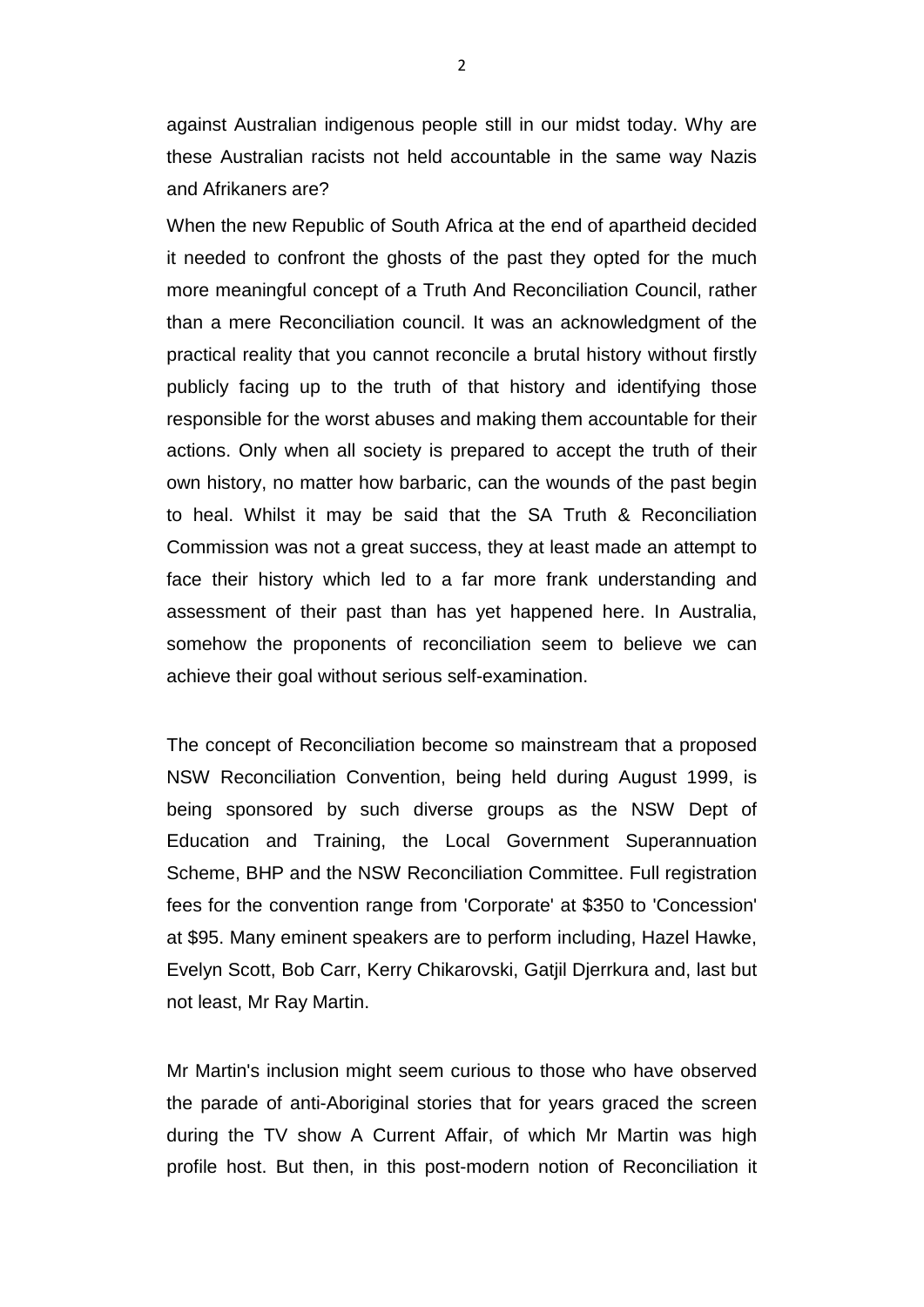seems anything is possible. Mr Martin it turns out is also a member of the National Council of Aboriginal Reconciliation (NCAR), a fact that in itself not only brings the credibility of the Council into question, but also highlights the many contradictions that surround the body. Many Koori community members were agog about a year ago when it was reported that Mr Martin, having discovered an obscure family member who may have been Aboriginal, declared that he was now identifying as an Aboriginal. This is an example of the extent to which history is trivialised under the current Australian operating notion of Reconciliation.

What is even more problematic about the function of the national Council of Aboriginal Reconciliation ( CAR) is their declaration, that, 'We are developing documents of reconciliation between Australia's first peoples and those who came later.'

## Really?

Many Koori activists would like to know, who gave a government appointed Aboriginal Reconciliation Council the authority to be negotiating anything on behalf of all indigenous groups in Australia? This situation is of concern to the many indigenous people who were not consulted about whether reconciliation should even be on the agenda, and whom the members of the CAR do not represent. It also reminds us that the CAR is not something that was either created or wanted by Aboriginal people.

It must be remembered that reconciliation, both as a concept and official national committee, was in the beginning an idea that came from white bureaucrats and politicians. According to the CAR's own information sheet,

*Establishment of a formal and ongoing reconciliation process*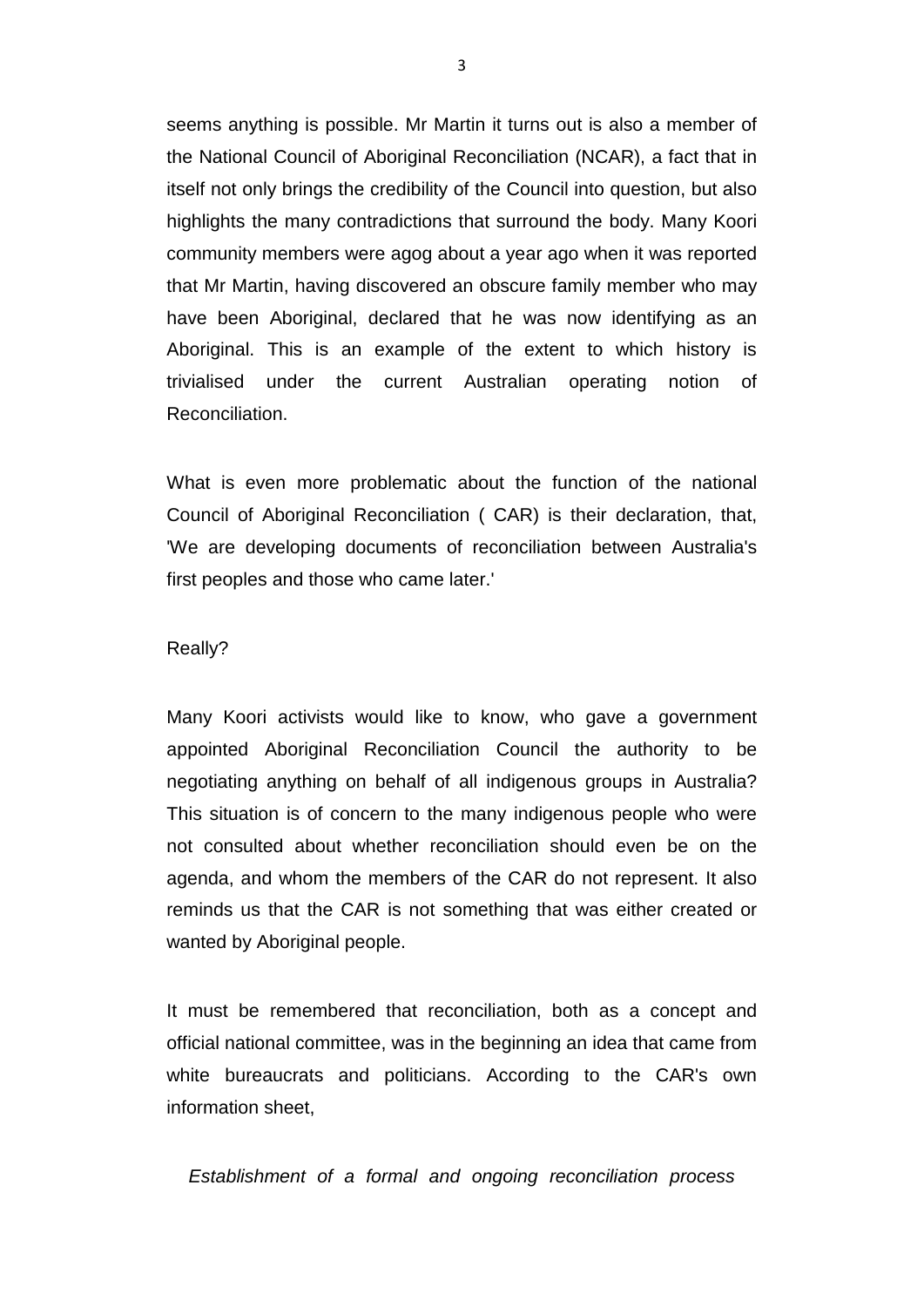*between indigenous and non-indigenous Australians was the final recommendation of the Royal Commission into Aboriginal Deaths in Custody. In response, the Council for Aboriginal Reconciliation was established under the Council for Aboriginal Reconciliation Act 1991 with the unanimous support of Federal Parliament.*

Thus a Royal Commission that cost \$50million and was established by the Hawke government spawned yet another government-sponsored agency, the Council for Aboriginal Reconciliation (CAR). The Hawke government was more than happy to create the Council because it diverted community attention from the miserable failure of the Royal Commission as well as the back down by Hawke on his 1983 promise of 'national uniform Land Rights legislation modelled on the NT Aboriginal Land Rights Act 1974'.

Consequently energy that Koori activists might have put into challenging and exposing the Hawke government's hypocrisy was dissipated by irrelevant debate about reconciliation.

So, if we begin to regard both the notion and the government agency of Reconciliation to be essentially a cynical ploy by lawyers, politicians and bureaucrats to divert public attention from the important fundamental issues that need to be resolved, then we can start to understand widespread indigenous community suspicion and antipathy about the concept

. But it is important to appreciate that Koori community resistance is not a rejection of those genuine expressions of contrition from within the white community. Indeed, many Koori communities are beginning to notice improved relations with their local white counterparts but still feel that the interest is superficial. We should remember that in 1967 despite 90% of the Australian electorate voting YES in the famous Referendum, there remained for many years a lingering racist streak that enabled policies such as "assimilation" and forcible removal of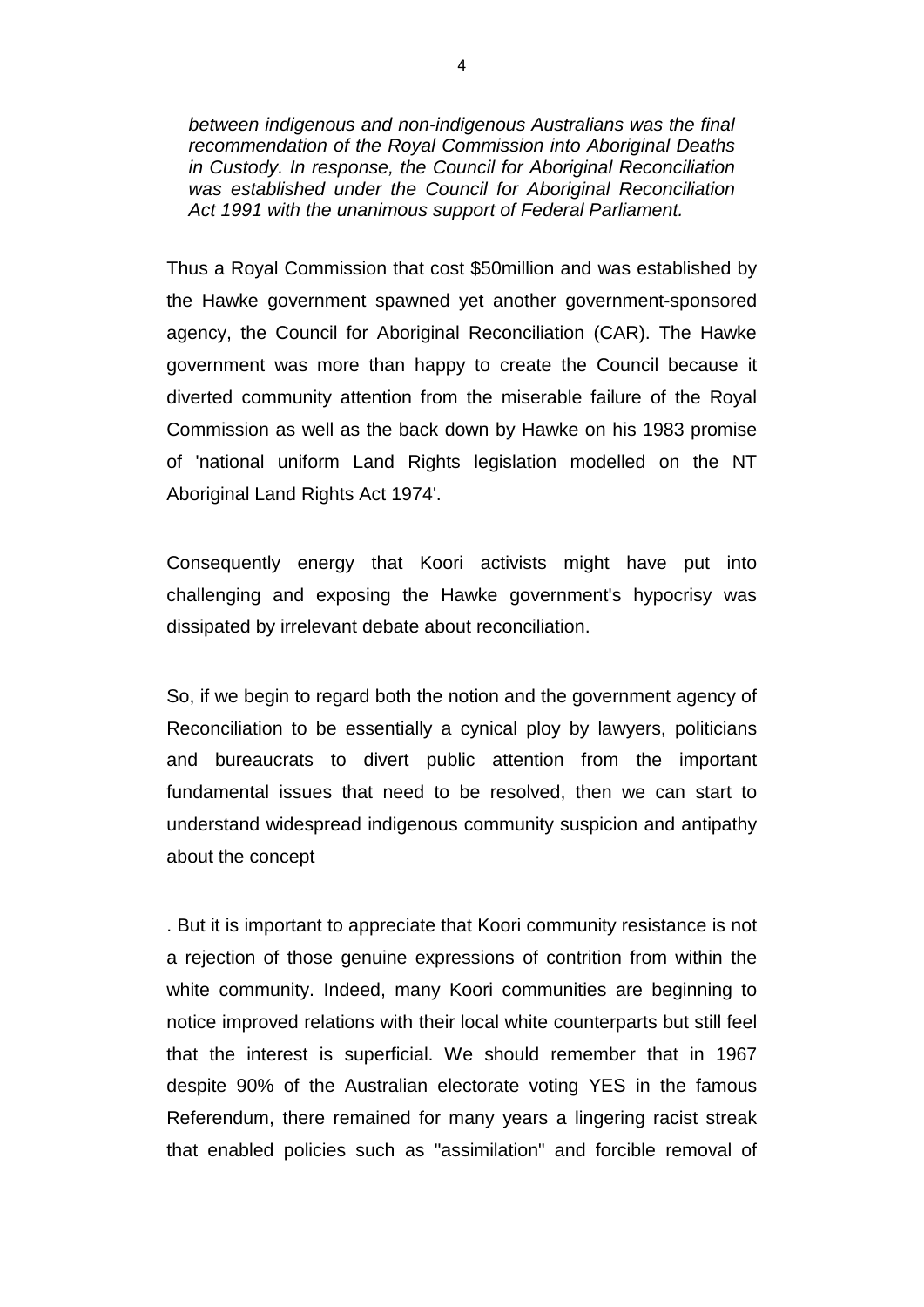indigenous children to continue many years after the Referendum. Therefore many Kooris today feel that we should not get too excited about reconciliation as it is a concept that will deliver as little in terms of land and economic justice to Aboriginal peoples as what the Referendum did.

Again, history clearly shows, the momentary meaningful changes that did occur in the 1970s came about as a direct result of the political activism of young Kooris in south east Australia who, under the banner of "Black Power", held a series of major demonstrations and created the famous 1972 Aboriginal Embassy. Indigenous communities know that in the past real change has come only through direct political agitation, rather than the more contrived, government sponsored, superficial manifestations like 'Reconciliation Conventions' where politicians (black and white) grandstand and express meaningless platitudes.

Koori disaffection also stems from frustration with state and federal government departments creating token indigenous agencies to pay lip service to 'reconciliation'. Furthermore, eminent NSW Koori community health worker, Lola McNaughton, in an address delivered to the Reconciliation Plenary Session of the NSW Health Care Complaints Commission, pointed out that more than just cosmetic changes were needed before public health officials were capable of intellectually coming to terms with what reconciliation means in a practical sense. She said that to properly express 'the experience and causative factors and wider sociological reasons for the current ill health of Aboriginal people' it was necessary to create a new word 'to adequately define the underlying issues which need to be addressed in any reconciliation dialogue' The word was "Socio-somatic illness" which means,

*ose physical ailments, bodily disorders and psychological or mental nditions which impair the health of Aboriginal people and the welling of Aboriginal communities resulting directly or indirectly from*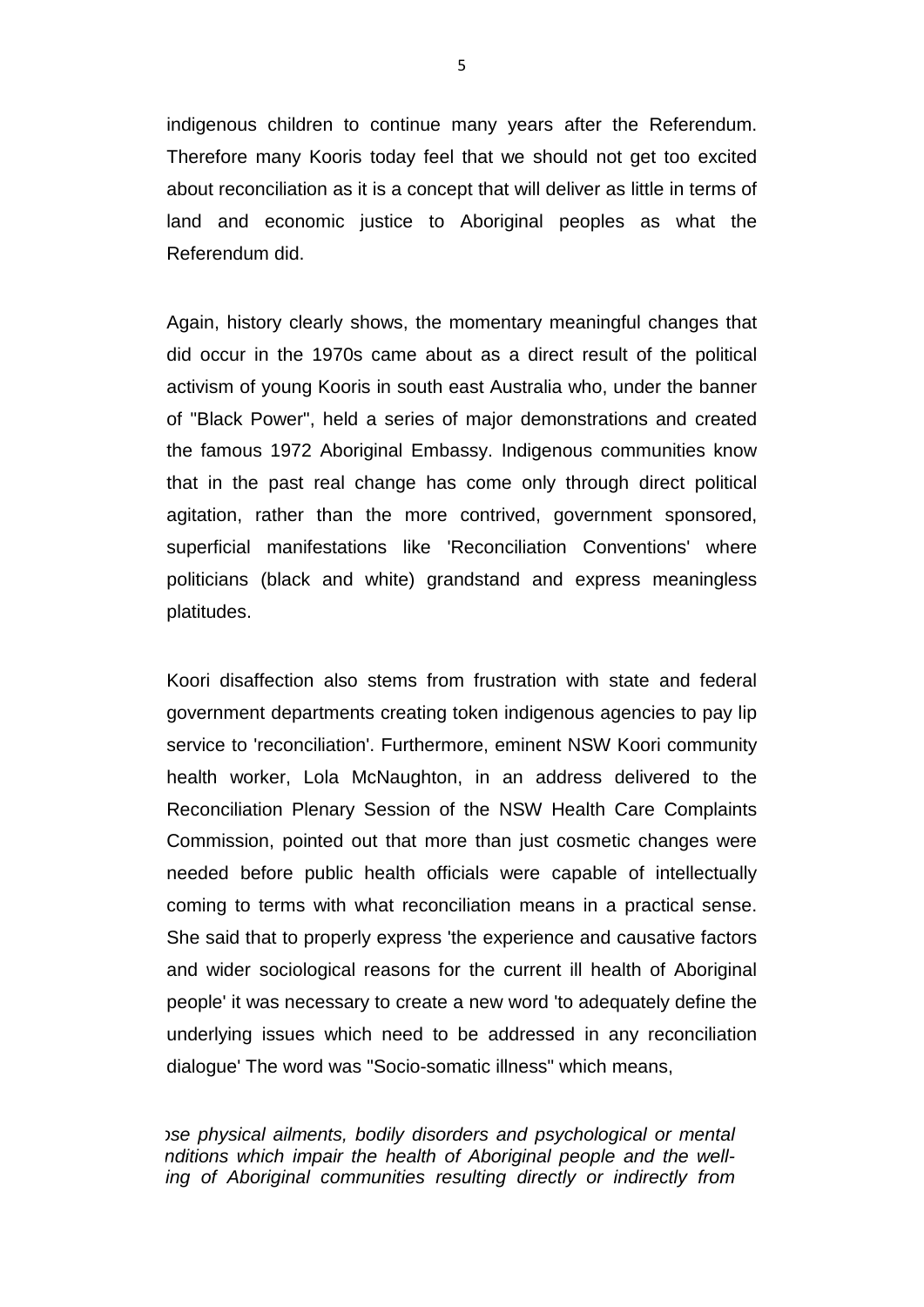*ciological disadvantage; economic deprivation; racism; assimilationist gislation, policies and practices; unemployment; lack of housing; spossession, alienation from land; forced separation from parents, ildren, families and communities; and other traumas, which impinge d have impinged upon Aboriginal people since dispossession.*

The problem is that the majority of people who promote reconciliation don't appear to be interested in talking about these socio-somatic problems, or as they were called by the Royal Commission into Aboriginal Deaths in Custody, "underlying issues". Yet this is not such a difficult thing for white Australians to understand if it happens to others, in fact they call the same syndrome in their society, "post-traumatic stress". Furthermore, Australians seem to have no problem accepting that victims of the European Holocaust have extensive, ongoing psychological problems, which span generations, yet when symptoms of the same nation trauma arise in Koori peoples they are either laughed at or gaoled. In other words, victims of the Australian Holocaust face denial on the part of the perpetrating society that it ever happened. Thus explaining the popular talkback radio sport in Australia of, "blaming the victims".

These background historical issues remain at the heart of ongoing Aboriginal suffering in Australia today, but barely rate a mention in the voluminous material available from the Council for Aboriginal Reconciliation. Yet without a basic comprehension of why issues such as Aboriginal sovereignty, self-determination and economic independence are important, it cannot be said that one understands the history and situation of indigenous Australians today.

The sad truth is that very few of the well-intentioned non-indigenous Australians who support Reconciliation have ever considered the issues mentioned above. This necessarily casts a shadow (no pun intended) over the present reconciliation process. The official Council of Aboriginal Reconciliation agenda is for 'Documents of Reconciliation' to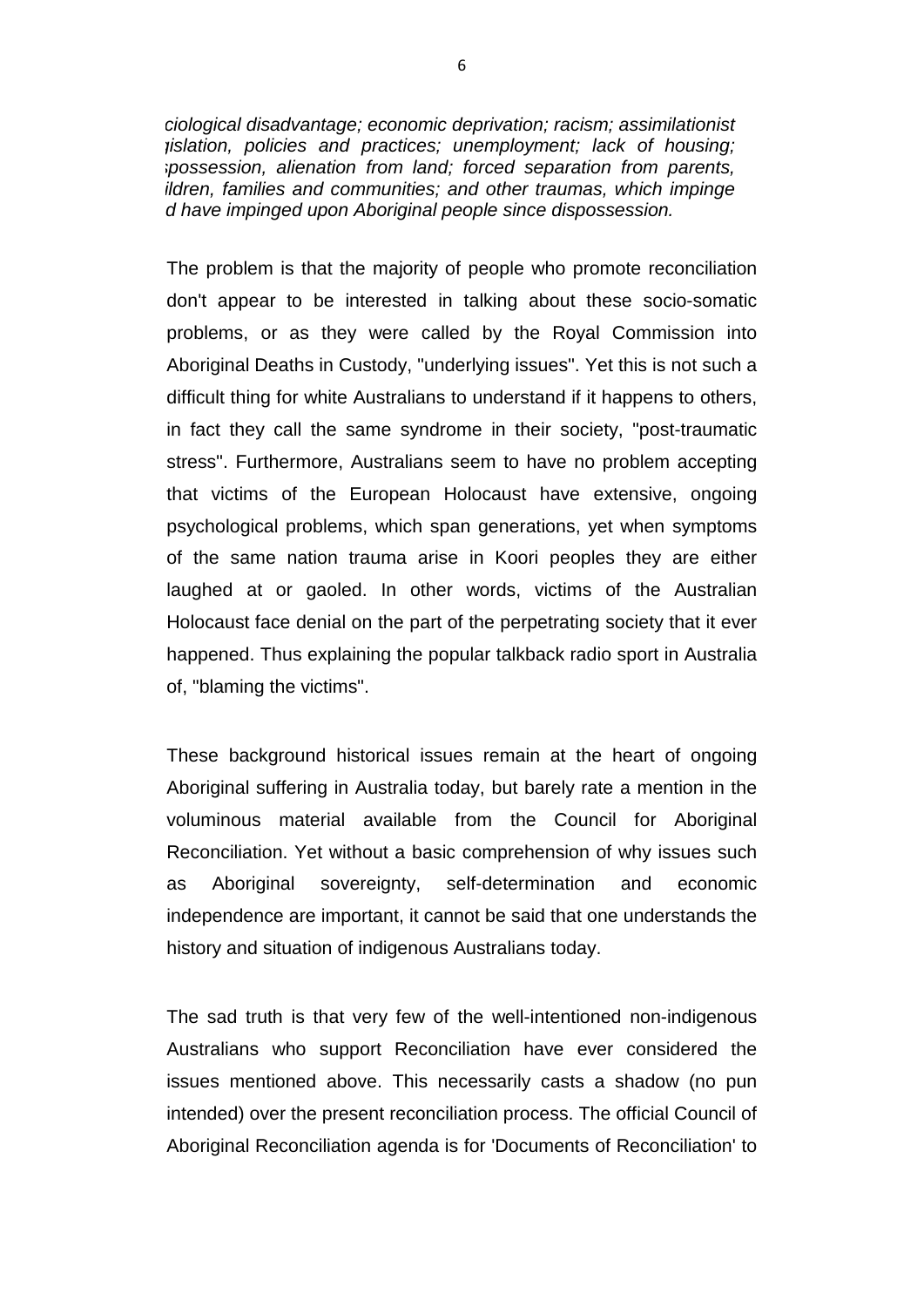be acknowledged within the Constitution by the year 2001 when the Council's tenure runs out. But the fact remains that any piece of paper would be meaningless unless Australia as a nation confronts and comes to terms with its own history. Any document of fine sentiments which does not have underpinning it a conscious awareness of history and a willingness to ensure that history does not repeat itself will be a meaningless, empty historical gesture.

Furthermore, it cannot be demonstrated that a majority in any of the hundreds of indigenous nations, clans, communities and groups support the notion of reconciliation as it currently exists. Neither the Council for Aboriginal Reconciliation or the tarnished, Laborgovernment created Aboriginal & Torres Strait Islander Commission (ATSIC) can claim to have a mandate to speak on behalf of the majority of Indigenous peoples in Australia, so are thereby not authorised to be negotiating anything with governments about indigenous issues. If there are no nationally representative indigenous bodies, then there should be no negotiations about reconciliation, Native Title or anything else. Governments and their compromised Koori advisers and fellow travellers might sneer at this concept of consultation, but I think you might find it is considered important in indigenous communities.

Another aspect of concern about the Council of Aboriginal Reconciliation (CAR) is the actual structure of the administration that highlights the control which government exercises over its policies and direction. According to CAR documents the Council is serviced by a Secretariat called the Aboriginal Reconciliation Branch which, '…comprises staff employed under the Public Service Act 1922. The head of the branch is a senior officer of the Department of the Prime Minister and Cabinet, at Assistant Secretary level', and he is accountable ultimately to the Prime Minister and parliament. Consequently the powerful Canberra public service have their hands firmly on the steering wheel of the CAR, and these arrangements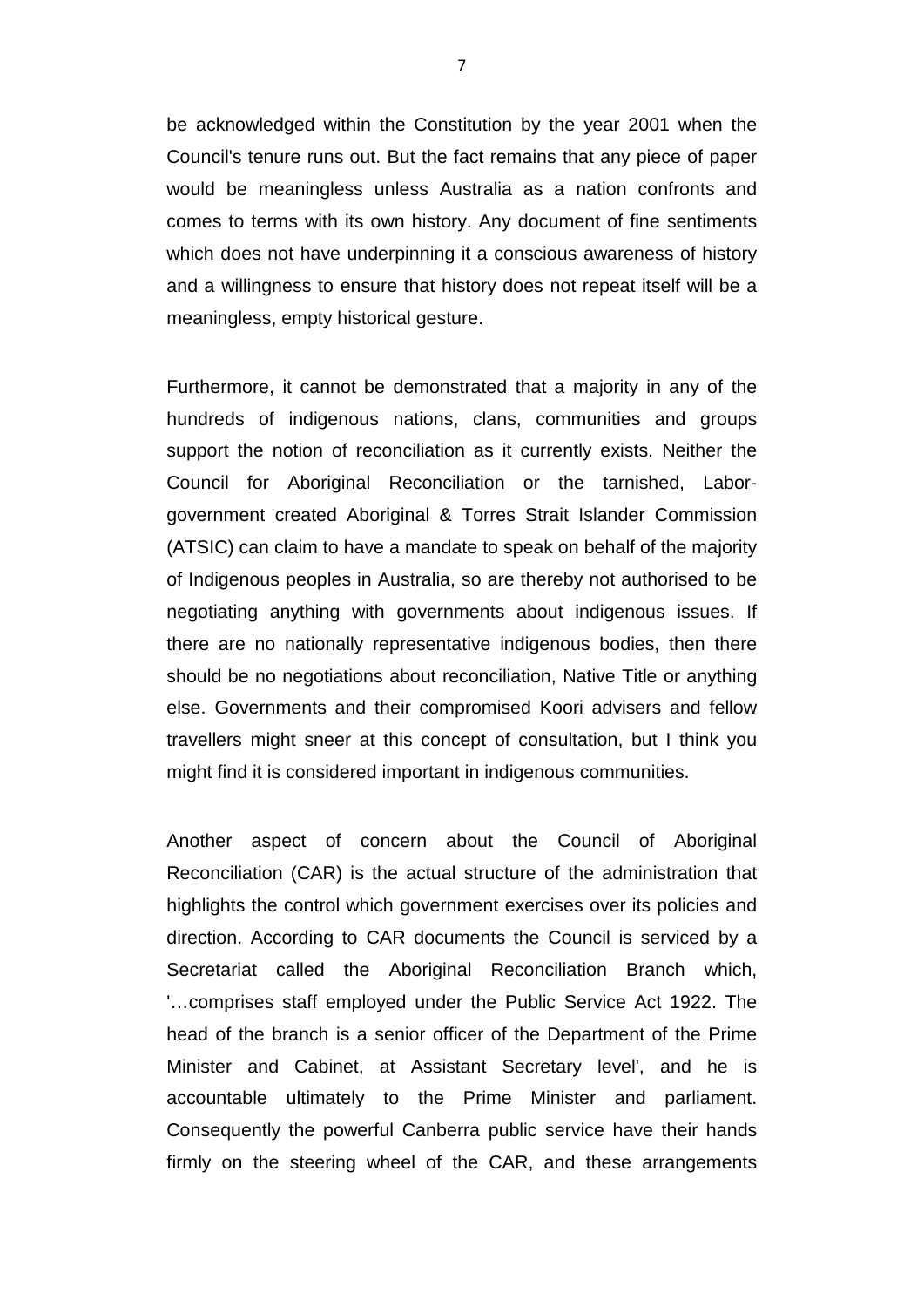probably help explain one of the other major criticisms levelled at the CAR by some Koori activists.

The Council has produced vast quantities of propaganda promoting its message but virtually none of these videos; newsletters, newspapers and other media productions were produced by indigenous people. Therefore the CAR seems to have provided many employment opportunities for non-indigenous writers, producers, printers publishers, public relations people etc. This means that the greater part of the annual budget of CAR (in 1996-97 it was \$4,876,000) ends up in the paypackets and pockets of non-indigenous people, and what is left is largely consumed by Council meetings and administration. Thus at the end of the day the National Committee of Aboriginal Reconciliation is in many ways just another branch of the Aboriginal industry with white people, as usual, gaining most of the tangible benefits.

Koori political activists view all of these problematic aspects of the Council of Aboriginal Reconciliation and its attendant industry of white jobs and committees with concern. Many of these activists consider it to be politically and historically premature to be proposing a document of Reconciliation whilst the vast majority of indigenous people remain in situations of desperate economic, social and political deprivation. According to ongoing statistics the imprisonment rate of Koori people is still the highest among any people on earth; the health statistics continue to be generally appalling; indigenous unemployment rates continue to be the highest in Australia; despite the much-lauded Native Title Act 1994, ninety-nine per cent of dispossessed Aboriginal & Islander people remain today landless refugees in their own country. Given this state of affairs, indigenous activists say, 'Shouldn't we be demonstrating at the Olympics rather than accepting a premature, token gesture of reconciliation?'

In conclusion, I might say that it has not been my intention in this essay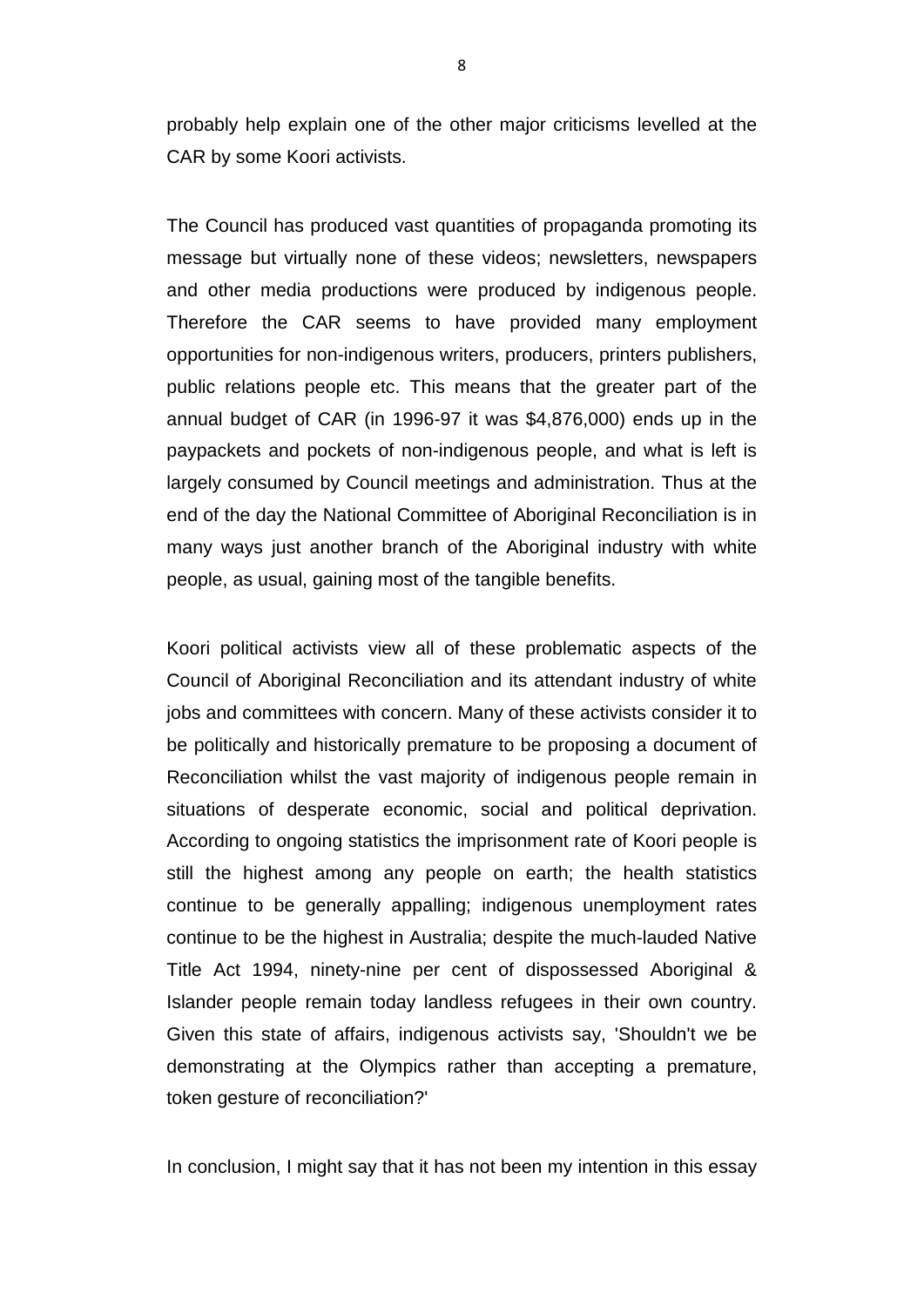to criticise the individual indigenous members of the CAR and other reconciliation projects. I believe the vast majority of these people are well intentioned and genuinely believe, like me, that ultimately one day indigenous Australians will be able to achieve a meaningful reconciliation with non-indigenous Australians. The difference that might exist between us is that I do not believe reconciliation can be achieved before Aboriginal and Islander people are able to deal with white Australia on equal terms, economically, socially and politically. That day will not come until the question of Aboriginal sovereignty is justly resolved and indigenous people here are given proper reparations and compensation for the land and its wealth of which they were forcibly robbed historically.

Then and only then will indigenous people have the financial independence that will enable them (and only them) to determine their own destinies. That is what genuine reconciliation must be predicated upon, as anything less will not resolve the problems that continue to exist, nor will anything less enable indigenous people to escape the perpetual cycle of white-imposed 'solutions' to our problems. Government inspired and controlled programs such as reconciliation councils are not the way for Aboriginal people to liberate themselves from the ongoing racist oppression by white Australian society and its institutions.

Rather, if Koori activists are to learn anything from their own history, the most successful actions to change the socio-political situation of indigenous Australians have always been attention-grabbing political actions such as the 1972 Aboriginal Embassy or the giant rally in Sydney's Hyde Park during the 1988 Bicentennial "masturbation of the nation". It has only ever been through the dedicated action of indigenous-controlled groups and organisations that political action that produced tangible results has been achieved. Viewed in this context reconciliation is ultimately a long term educational issue rather than the

9